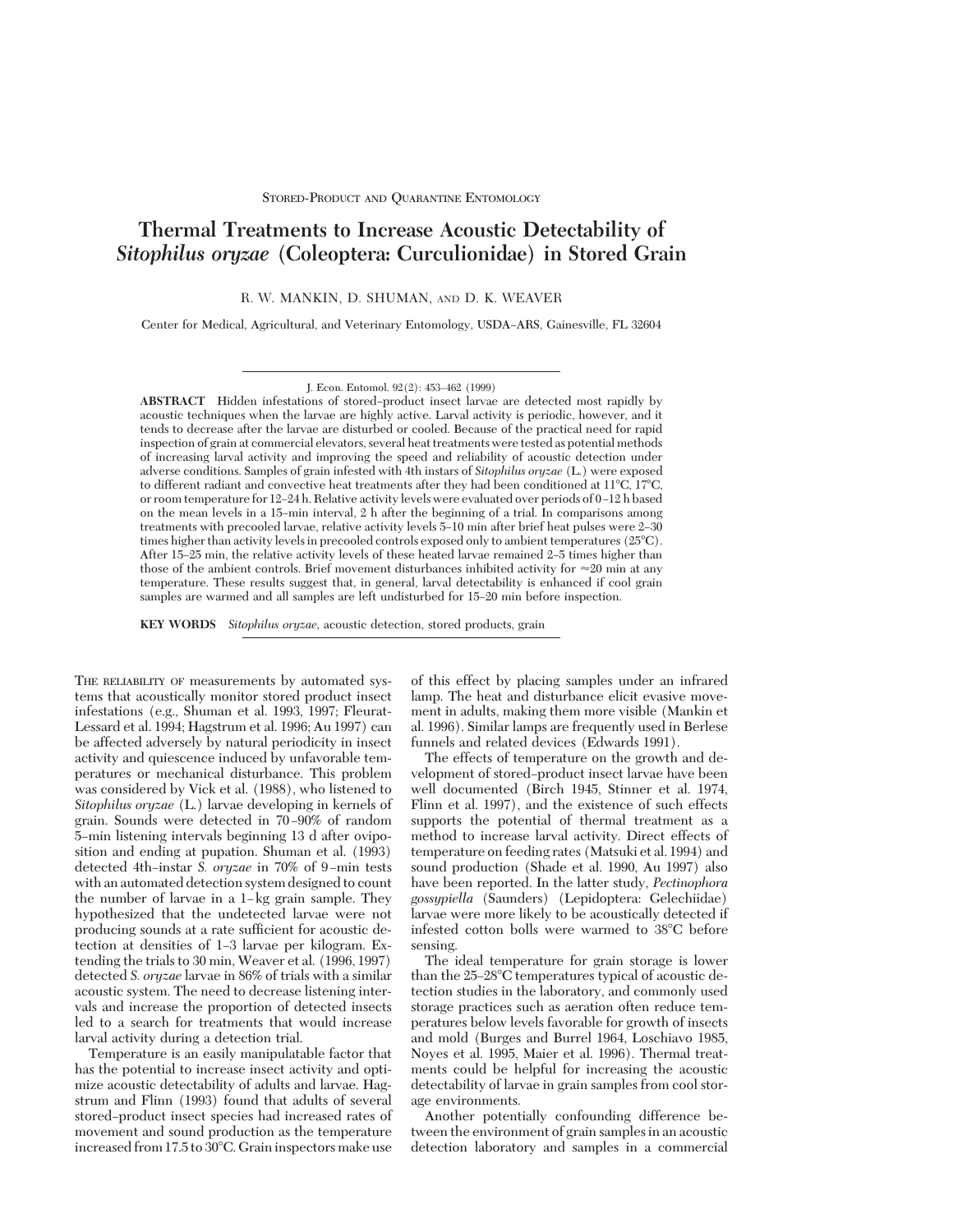grain elevator is the amount of handling immediately before a detection trial. Some insect larvae respond to mechanical disturbance by stridulating or moving evasively (Minnich 1936, Masters 1979, Roces and Manrique 1996), but other insects become quiescent (Moore and Williams 1990). The additional sound generated by evasive behavior or stridulation could enhance acoustic detectability. However, the behavioral responses of internally feeding stored-product insects to disturbance have not been investigated formally. Preliminary studies with 1–10 *S. oryzae* larvae in 1-kg samples suggested that larvae may become brießy quiescent after the incidental disturbance of being placed in an acoustic detection chamber.

The purpose of this study was to identify and evaluate rapid conditioning treatments to increase the activity of larvae in grain samples under inspection at a commercial grain elevator. The focus was on the effects of mechanical disturbance incidental to the collection and handling of samples being inspected, and on the potential benefits of heat treatments similar to those already in common use for detection of adult insects.

## **Materials and Methods**

**Insect Rearing and Handling.** Tests were done on 300-ml (260 mg) samples of soft red winter wheat, *Triticum aestivum* L., infested with 4th instars of *S. oryzae* (mean age, 22 d; range, 18–28 d). The samples were obtained from a laboratory colony cultured at  $26 \pm 1$ °C and  $54 \pm 5\%$  RH with a photoperiod of 14:10  $(L.D)$  h, near the optimal conditions of 28<sup>o</sup>C and 50% RH found by Birch (1945). Counts of the number of adults emerging from each sample,  $\approx 500$ , indicated that the density was  $\approx 2,000$  larvae per kilogram of wheat.

**Sample Treatments.** To obtain different combinations of treatments, samples were first cooled to 17 or  $11^{\circ}$ C in an incubator for  $>24$  h, or kept under ambient conditions  $(Ambnt)$  at room temperature,  $ITrmtT =$  $25 \pm 1^{\circ}$ C. All samples were then exposed to 1 of 3 thermal treatments (see below)—radiant heat (*Infrd*), convective heat (*Cnvct*), or ambient conditions (*Ambnt*). The samples were mechanically disturbed, either by stirring (*Stir*) or fanning (*Fan*), as described below. Immediately after the mechanical disturbance, samples were placed in an acoustic measurement chamber and the temperatures and rates of sound production were monitored for  $2-12$  h (see *Acoustic System*). All of the samples that had been preconditioned under ambient conditions also were monitored in the acoustic chamber for a 2-h period immediately before treatment to enable comparisons of the activity just before treatment with the activity 2 h after treatment. To refer to different treatments in this report, we list the treatment type followed by the initial treatment temperature (*ITrmtT),* specify the initial temperature at the start of the trial (*ITrlT*) if the treatment results in a temperature change, and then note the type of disturbance in parentheses. Under this nomenclature, a convective heat treatment

changing the temperature of a precooled sample from 11 to 318C is labeled *Cnvct11-*.*31 (Fan),* and a room temperature, stirred control is labeled *Ambnt25 (Stir).*

For radiant heat treatments, a grain sample was placed under a 125ÐW infrared lamp in a moisture balance (model 26680; CSC Scientific, Fairfax, VA). The moisture balance housing shielded the grain from extraneous temperature ßuctuations. A thermistor probe (RD-TEMP model 3366; Omega, Stamford, CT), set near the center of the grain mass ( $\approx$ 2 cm thick), was connected to a data logger that recorded the temperature at 12–s intervals. The infrared lamps were similar to those used in Grain Inspection, Stockyard, and Packers Administration offices to detect and increase the activity of adult insects in a grain sample (Mankin et al. 1996, 1997a). The mean temperature at the beginning of the trial was  $29, 31$ , and  $34^{\circ}$ C, respectively, for heating durations of 60, 90, and 120 s. The 3 infrared heat treatments, *Infrd25->29 (Stir)*, *Infrd25->31 (Stir), and Infrd25->34 (Stir)* were compared with a control, *Ambnt25 (Stir),* exposed only to ambient temperatures.

After preliminary experiments, we decided not to do radiant heat tests with cooled grain because of concerns that exposures long enough to warm all the grain to room temperature would overheat larvae in kernels at the grain surface,  $\approx$ 1 cm below the lamp. Although a convective heat system is more complicated and generates more mechanical disturbance than an infrared lamp, the heat is distributed more uniformly through the grain sample.

For treatments with convective heat, the bottom of a 2-liter plastic drink bottle was replaced with wire mesh screen. After grain was loaded through a funnel, the neck was covered with screen and the bottle was inverted on a ring stand. The neck was connected to compressed air at  $2.4 \times 10^5$  Pa (35 psi), and a heat fan, set on low, blew air at  $60^{\circ}$ C into the bottle for 40 s while the grain was agitated. The heating element was turned off for tests with ambient air convection. Fanning was used in 3 different treatments as follows: (1) an ambient control, *Ambnt25 (Fan);* (2) precooled grain at  $11^{\circ}$ C exposed to fanning at ambient conditions that increased *ITrlT* to 17°C, *Ambnt11->17 (Fan)*; and  $(3)$  precooled grain at  $11^{\circ}$ C exposed to heated fanning that increased *ITrlT* to 31°C, *Cnvct11->31 (Fan)*.

Because grain is a poor heat conductor, all samples not exposed to convection were stirred with a spatula to equilibrate the temperature before they were placed in the acoustic detection chamber to start a trial. This treatment also served to standardize the amount of handling immediately before the start of a trial. The stirring procedure was to turn the spatula clockwise through the sample 3 times, then counterclockwise 3 times, repeating 5 times. The temperature in the center of the samples was monitored continuously with the thermistor probe after the samples were placed in the acoustic detection chamber. There were 2 stirred, precooled treatments, *Ambnt11 (Stir)* and *Ambnt17 (Stir),* and an ambient control treatment, *Ambnt25 (Stir).*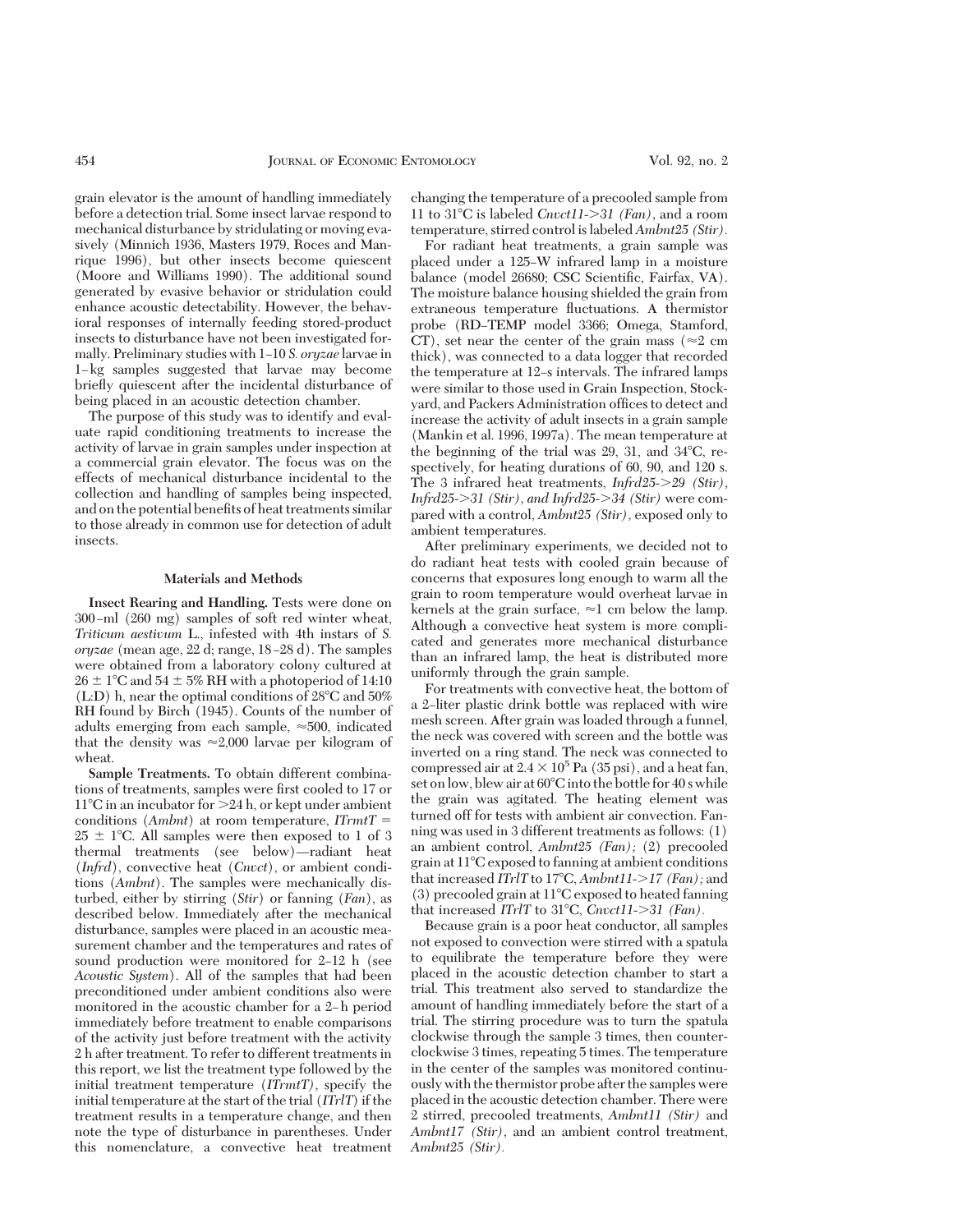**Acoustic System.** The acoustic detection chamber was a polyvinyl chloride cylinder, 7.62 cm in diameter by 6.67 cm long. A hole was cut for a piezoelectric microphone (Shuman et al. 1993) midway between the ends. During the acoustic detection trials, the chamber was placed inside a lead box inside an anechoic chamber (Mankin et al. 1996, 1997b). Signals from the microphone were amplified 80 dB (model 2610; Brüel and Kjær [B&K], Nærum, Denmark) and bandpass filtered between 3 and 6 kHz (model 3100; Krohn-Hite, Avon, MA). A programmable counter (model 5316A; Hewlett–Packard, Palo Alto, CA) counted the number of occurrences where signal levels exceeded a 0.15ÐV threshold set to eliminate effects of background noise (Webb et al. 1988).

The counter was controlled by a Quick-Basic program that saved the number of counts every 12 s (Webb et al. 1988). The thermistor system was controlled with Omega Boxcar software on a separate computer. Counter time and thermistor time were synchronized by alignment of the internal personal computer clocks. Trials with precooled insects were run for 12 h after removal from the incubator. Trials at ambient conditions were run as 2 separate tests. The samples were first placed in the anechoic chamber and monitored for 2 h. Then the disturbance or thermal treatments were performed, and the samples were monitored for an additional 2 h. Only the 2nd test was included as a trial, but the 1st and 2nd tests were compared for quality control. The beginning of a trial,  $t_T = 0$ , was specified as the time when a stirred or fanned sample was initially placed in the anechoic sound detection chamber and the count recording program was started.

**Statistical Analysis.** Activity counts and temperatures were analyzed using SAS (SAS Institute 1988). Regressions of mean activity rate on time were analyzed with PROC NLIN (nonlinear) and PROC GLM (linear analysis). Because the mean activity rates varied significantly among samples and among trials (because of differences in insect numbers, ages, and natural periodicity), the sample *countrates* (counts per minute) were normalized by dividing by the mean rate during 105 min  $\lt t_T$   $\lt$  120 min after treatment, hereafter termed *finalrate*. There were  $\approx 500$  larvae per sample (replicate), but an unknown number of larvae were within range of the acoustic detector in any given trial. Random variation in the insect density near the detector undoubtedly contributed to the sample activity rate variance, as it also would in grain elevator samples. This trial-to-trial variation was eliminated in comparisons of *relative activity*  $=$  *countrate finalrate* among treatments.

### **Results**

All of the treatments caused temporary reductions in *S. oryzae* larval activity (Fig. 1) and some had effects that continued through 12–h trials. The pattern of responses depended on the initial treatment temperature, *ITrmtT*. With larvae initially at 25°C room temperature, the activity rates recovered quickly and stabilized within 45–60 min. This pattern occurred for disturbance-alone treatments [Ambnt25 (Stir) and *Ambnt25 (Fan)* in Fig. 1A] and for infrared heat treatments (Fig. 1B). With precooled larvae, however, activity rates failed to stabilize within 2 h for ambient *[Ambnt17 (Stir)* and *Ambnt11 (Stir),* Fig. 1A*]* or convectively heated (Fig. 1C) treatments. The 2 different response patterns are considered in more detail further below.

The short–and long–term effects of heat treatments should be considered within the context of the temperature changes during the trials (Fig. 2). The mean temperature in the center of the grain sample increased rapidly after a radiant heat treatment and then slowly approached room temperature. The 60-s infrared pulse elevated the temperature  $4^{\circ}$ C, and the 90 – and 120-s pulses elevated it 6 and  $9^{\circ}$ C, respectively. The temperatures decreased rapidly, but remained  $>0.5^{\circ}$ C above room temperature for the duration of the 2-h trials. Unheated fanning increased the temperature of the  $11^{\circ}$ C grain by 6 $^{\circ}$ C within 5 min, and heated fanning increased the temperature by  $20^{\circ}$ C. The temperature then remained above  $25^{\circ}$ C for  $>2$  h.

**Larval Activity Within 10 min After Treatment.** Because of the practical need for a rapid inspection process, the effects of different treatments on a period of *initial activity* (5Ð10 min after the beginning of the trial) were considered in detail (Table 1). The larvae in the 60-s infrared lamp treatment recovered more quickly from disturbance than those in other treatments, but there was little practical difference among levels of *initial activity* in the infrared lamp treatments and ambient control (38–42% of *finalrate* for the 1st 4 treatments in Table 1). Recovery from the fanning disturbance was slower at room temperature [*Ambnt25 (Fan)*] than recovery from stirring [*Ammbnt25 (Stir)],* but larvae in precooled samples recovered most rapidly after heat fan treatment [*Cnvct11->31 (Fan)*]. These results indicate that brief heat treatments can significantly increase the acoustic detectability of cooled insects within 5-10 min, and they have no negative impact on detectability of insects already at room temperature.

**Larval Activity Longer than 10Minutes After Treatment.** In contrast to treatments at room temperature, precooled insects exposed to gradual warming or convective heat were delayed in reaching peak activity levels. After 0.5 h, the activity levels of samples precooled to 118C [*Ambnt11 (Stir)* in Fig. 1A] were only 20% of the *finalrate* level at 2 h. The activity levels of samples precooled to 1<sup>o</sup>C were only 50% of *finalrate* [*Ambnt17 (Stir)* in Fig. 1A] after 0.5 h. Part of the delay in recovery of the activity in precooled, ambient treatments to peak levels was caused by the insulating properties of grain. The unheated samples had not yet reached room temperature after 2 h (Fig. 2A). Physiological processes also may have contributed to the observed pattern, however. The activity levels of convectively heated samples [*Cnvct11->31 (Fan)*, Fig. 1C] recovered slowly even though the samples remained above room temperature (Fig. 2C).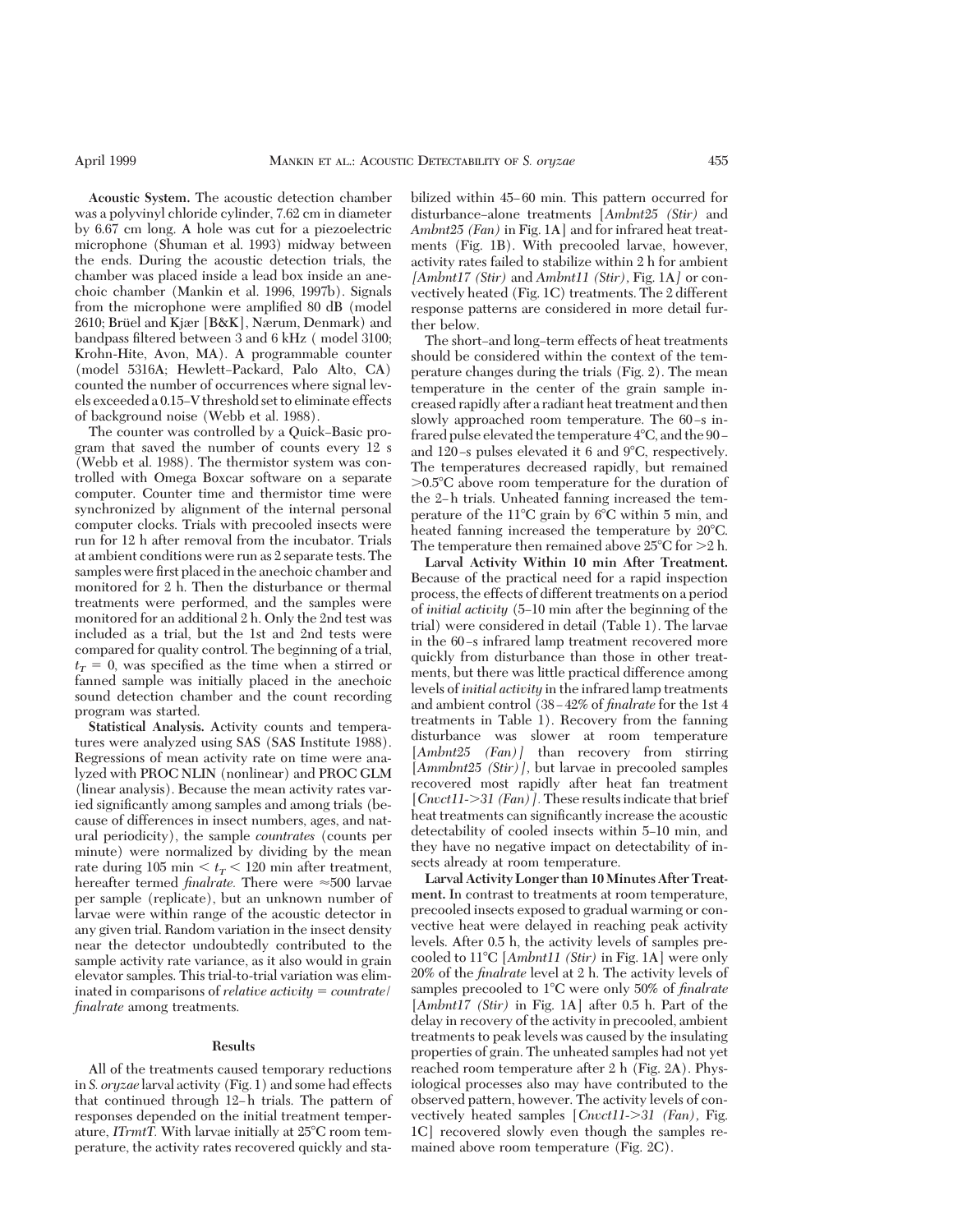

**Figs. 1A and B.**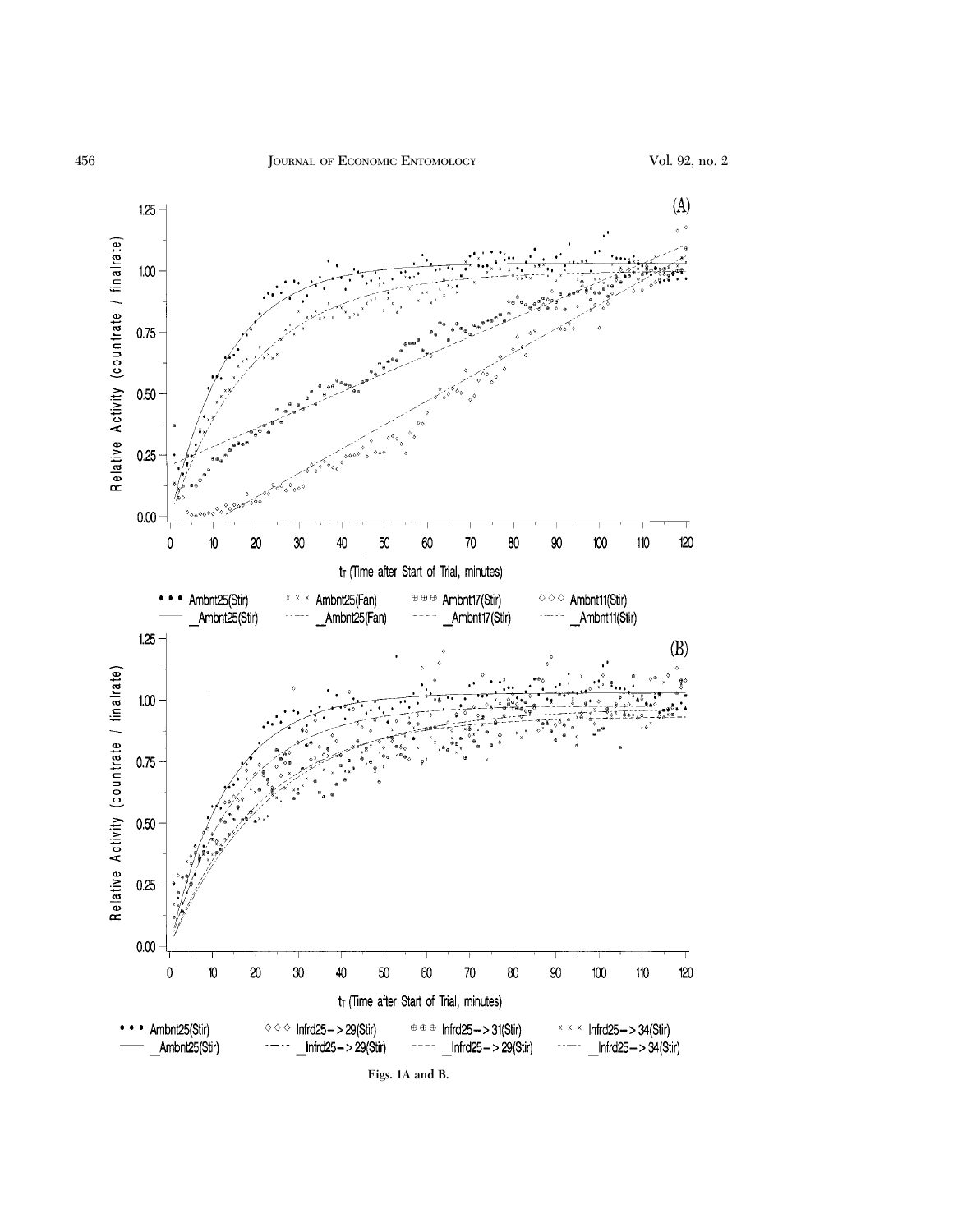

**Fig. 1.** Relative activity of 4th instars of *S. oryzae* after heat treatments and handling. Terms:  $t_T$  (time after start of trial), min; *countrate* (rate of sounds counted at time,  $t_T$ ), counts per minute; *finalrate* (mean *countrate* during [105 min  $\lt t_T \lt 120$ min]), counts per minute; *relative activity* (*countrate*/*finalrate*), dimensionless; *ITrlT* (*temperature at*  $t_T = 0$ ), °C. (A) Recovery of activity after fanning or stirring at different initial temperatures. (B) Recovery after infrared heating to different temperatures. (C) Recovery of precooled samples after fanning.

Heating did not strongly affect samples initially at room temperature (Fig. 1B), but increased the *relative activity* of larvae in samples precooled to 11<sup>o</sup>C (Fig. 1C). Within 0.1 h after convective heating to  $31^{\circ}$ C, activity levels recovered to 30% of *finalrate* [*Cnvct11-* .*31 (Fan)* in Fig. 2C{rsqb], and within 0.5 h they recovered to 55% of *finalrate.* This effect can be seen in the regression equations describing the pattern of relative activity for precooled samples (Table 2). There was a trend for the regression intercept to increase and the slope to decrease as the initial trial temperature (*ITrlT*) increased because the initial activity increased relative to the *finalrate.*

Over a 10-h period beginning 2 h after the start of the trial, the activity of precooled insects increased by a factor of 1.1–1.9 over the *startrate* levels at 2 h (Fig. 3). The significance of the long-term effect is shown in Table 3, which lists the slopes and intercepts of regression equations for *relative activity* between 2 and 12 h after the start of the trial. If the treatments had no long-term effect, the intercepts would have the value  $A = 1$  and the slope,  $B = 0$ . However, the regression equations for the treatments in Table 3 all have significant slopes of  $15{\text -}100 \times 10^{-5}$  min<sup>-1</sup>, suggesting that the treatment effects continued for over much of the 12-h period after the beginning of the trials. Note also thelarge scatter of pointsin Fig. 3. This

reßects the high variability in sound production rates observed from individual *S. oryzae* larvae.

**Time Course of Disturbance Effects.** The pattern of response to disturbance by larvae initially at room temperature suggested that the recovery from disturbance was exponential and could be characterized by a half-time,  $t_H$ , the time to reach half of the maximal activity. Accordingly, regression equations were fit to exponential functions of the form *relative activity* $(t_n)$  $= A_M [1 - \exp(-t_p/t_R)]$ , where  $t_p = t_T/120$  min,  $A_M$  is the maximal activity,  $t_R$  is the recovery time, and  $rel$ *ative activity*( $t_p$ ) = (*countrate* at time,  $t_p$ )/*finalrate.* Parameters estimated by PROC NLIN (SAS Institute 1988) are listed in Table 4. The half-time,  $t_{\rm H}$ , the time to achieve half–maximal activity  $(0.5A_M)$ , is  $\ln(2)$   $(t_R)$  $(120 \text{ min})$ . All the half-times for treatments initially at room temperature clustered in the range of 100-15 min, which suggests that the pattern of activity in Fig. 1B is a generalized response by *S. oryzae* larvae to brief disturbance.

Except for the 1st 5-10 min after a disturbance, activity rates of radiantly heated samples initially at room temperature increased less rapidly than those of unheated controls, as indicated by the lower magnitudes of  $1/t_R$  (i.e., higher magnitudes of recovery time) in Table 4. However, the radiant treatments had only minor effects on activity rates after 1 h (Table 5).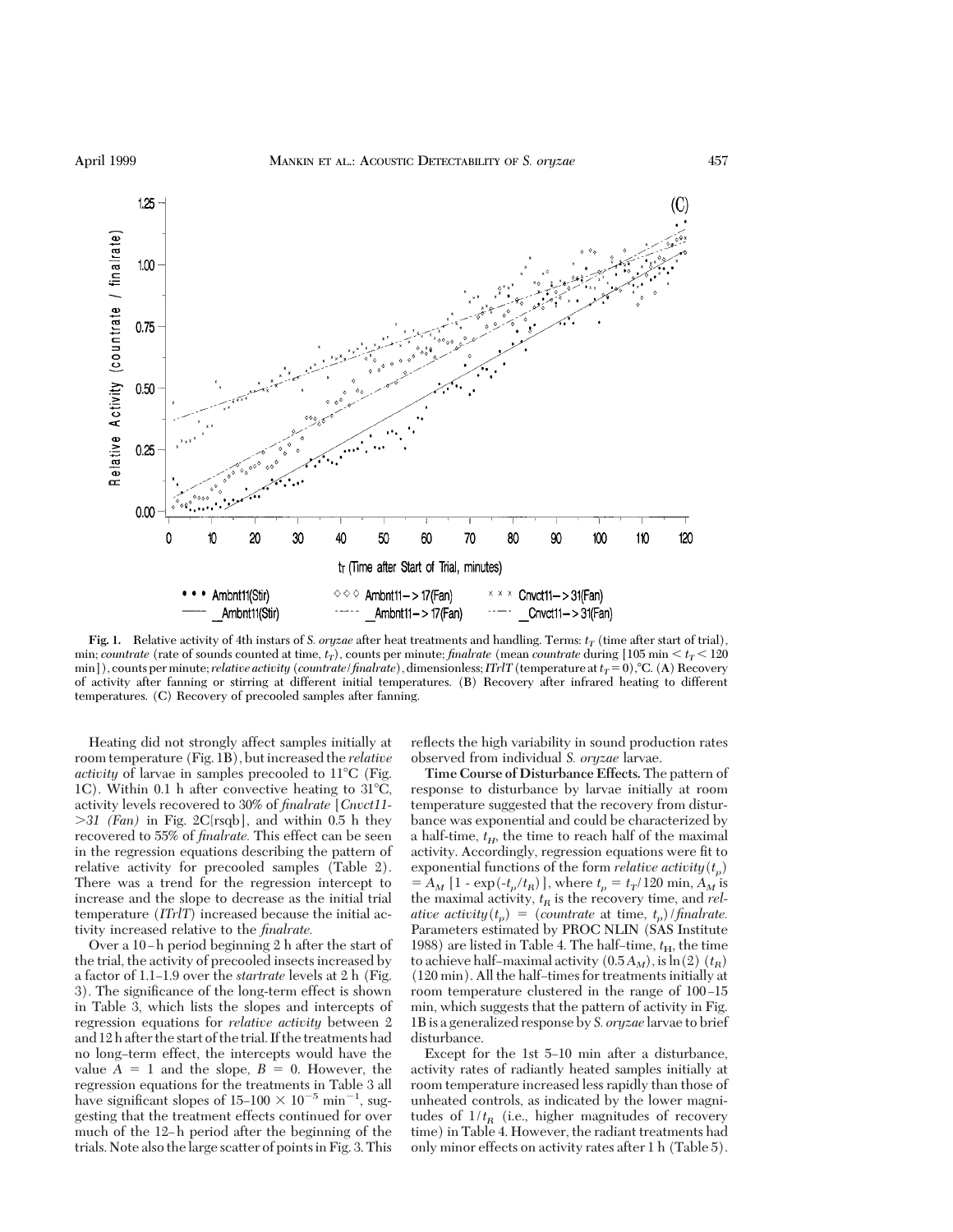



**Figs. 2A and B.**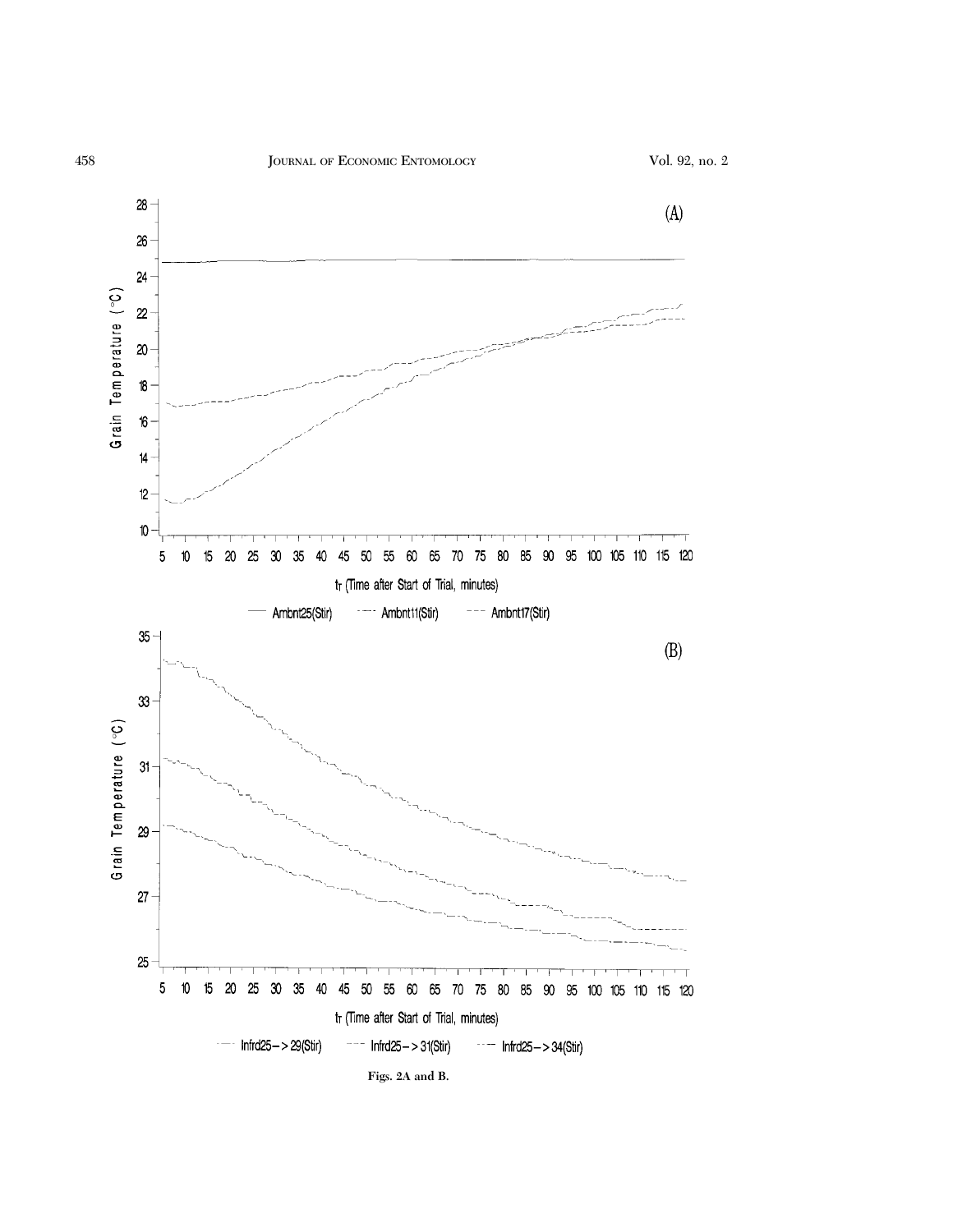

**Fig. 2.** Pattern of temperature changes in grain samples after different heat treatments and disturbance. Terms:  $t_T$  (time after start of trial), min; *ITrlT* (temperature at  $t_T = 0$ ), °C. (A) Stirred, unheated samples. (B) Stirred samples heated to 29, 31, or  $34^{\circ}$ C by infrared lamp. (C) Stirred or fanned samples precooled to 11 $^{\circ}$ C.

The slope of the activity rate between 1 and 2 h was not significantly different from 0 in the *Ambnt25 (Stir)* and the *Infrd25->29 (Stir)* treatments. The slope was statistically different from 0 for the *Infrd25-*.*31 (Stir)* and *Infrd25->34 (Stir)* heat treatments, but even the highest slope was only 0.29% per minute, a total of 20% during the 2nd h.

### **Discussion**

**Behavioral Basis of Modified Sound Production** Rates. Several short- and long-term effects of disturbance or heat have the potential to alter acoustically detectable movement of larvae inside grain kernels. The brief cessation of movement by *S. oryzae* larvae in all treatments except heated fanning [*Cnvct11-*.*31 (Fan)* in Fig. 1C] is 1 of 2 typically observed responses to disturbance by larvae (Minnich 1936, Pearson 1988). The primary acoustic effect of the disturbances in these tests was a temporary reduction of sound

**Table 1. Effects of disturbance, chilling, and heat treatments on** *initial activity* **of 4th instars of** *S. oryzae*

| Treatment                       | No. reps. | Initial activity,<br>mean $\pm$ SE |  |
|---------------------------------|-----------|------------------------------------|--|
| Infrd25 $\rightarrow$ 29 (Stir) | 40        | $0.424a \pm 0.007$                 |  |
| Ambnt25 (Stir)                  | 120       | $0.392b \pm 0.007$                 |  |
| Infrd25 $\rightarrow$ 34 (Stir) | 20        | $0.376b \pm 0.005$                 |  |
| Infrd25 $\rightarrow$ 31 (Stir) | 20        | $0.376b \pm 0.002$                 |  |
| Ambnt25 (Fan)                   | 36        | $0.339c \pm 0.008$                 |  |
| $Cnvct11\rightarrow 31$ (Fan)   | 40        | $0.331c \pm 0.004$                 |  |
| Ambnt17 (Stir)                  | 116       | $0.159d \pm 0.002$                 |  |
| Ambnt11 $\rightarrow$ 17 (Fan)  | 20        | $0.056e \pm 0.005$                 |  |
| Ambnt11 (Stir)                  | 24        | $0.010f \pm 0.001$                 |  |

Mean values of *initial activity* followed by same letter are not significantly different by Waller-Duncan *K*-ratio  $t$ -test (*K*-ratio = 100,  $P < 0.05$ , residual ms error = 0.003).  $t_T$  (time after start of trial), min; *countrate* (rate of sounds counted at time,  $t_T$ ), counts per minute; *finalrate* (mean *countrate* during  $[105 \text{ min} < t_T < 120 \text{ min}$ ), counts per minute; *relative activity (countrate/finalrate),* dimensionless; *initial activity* (mean *relative activity* during  $[5 \text{ min} < t_T < 10 \text{ min}])$ , dimensionless; *ITrmtT* (temperature at the start of treatment), °C.

**Table 2. Estimated parameters and correlations with initial trial temperature** *(ITrlT)* **in regressions of activity by 4th instars of** *S. oryzae* **on time**

| Treatment                      | А                | В               | $ITrIT^a$ | Residual<br>ms error |
|--------------------------------|------------------|-----------------|-----------|----------------------|
| Ambnt11 (Stir)                 | $-0.12 \pm 0.01$ | $1.18 \pm 0.02$ | 11        | 0.03                 |
| Ambnt11 $\rightarrow$ 17 (Fan) | $0.05 \pm 0.01$  | $1.10 \pm 0.02$ | 17        | 0.02                 |
| Ambnt17 (Stir)                 | $0.21 \pm 0.001$ | $0.89 \pm 0.02$ | 17        | 0.07                 |
| $Cnvct11\rightarrow 31$ (Fan)  | $0.36 \pm 0.01$  | $0.73 \pm 0.02$ | 31        | 0.04                 |

Equation parameters: *relative activity* =  $A + B t_p$ ; with  $t_T$  (time after start of trial), min;  $t_p$  ( $t_T$ /120 min), dimensionless; (*countrate* (rate of sounds counted at time,  $t_T$ ), counts per minute; *finalrate* (mean *countrate* during  $[105 \text{ min} < t<sub>T</sub> < 120 \text{ min}$ ), counts per minute;  $relative activity and A$  (countrate/finalrate), dimensionless;  $B$ ,  $min^{-1}$ ; *ITrlT,* (temperature at  $t_T = 0$ ), °C; *ITrmtT*, (temperature at start of treatment), °C.

<sup>a</sup> Note the correlation between increased temperature at the start of the trial *(ITrlT),* increase in intercept (*A*), and decrease in slope (*B*).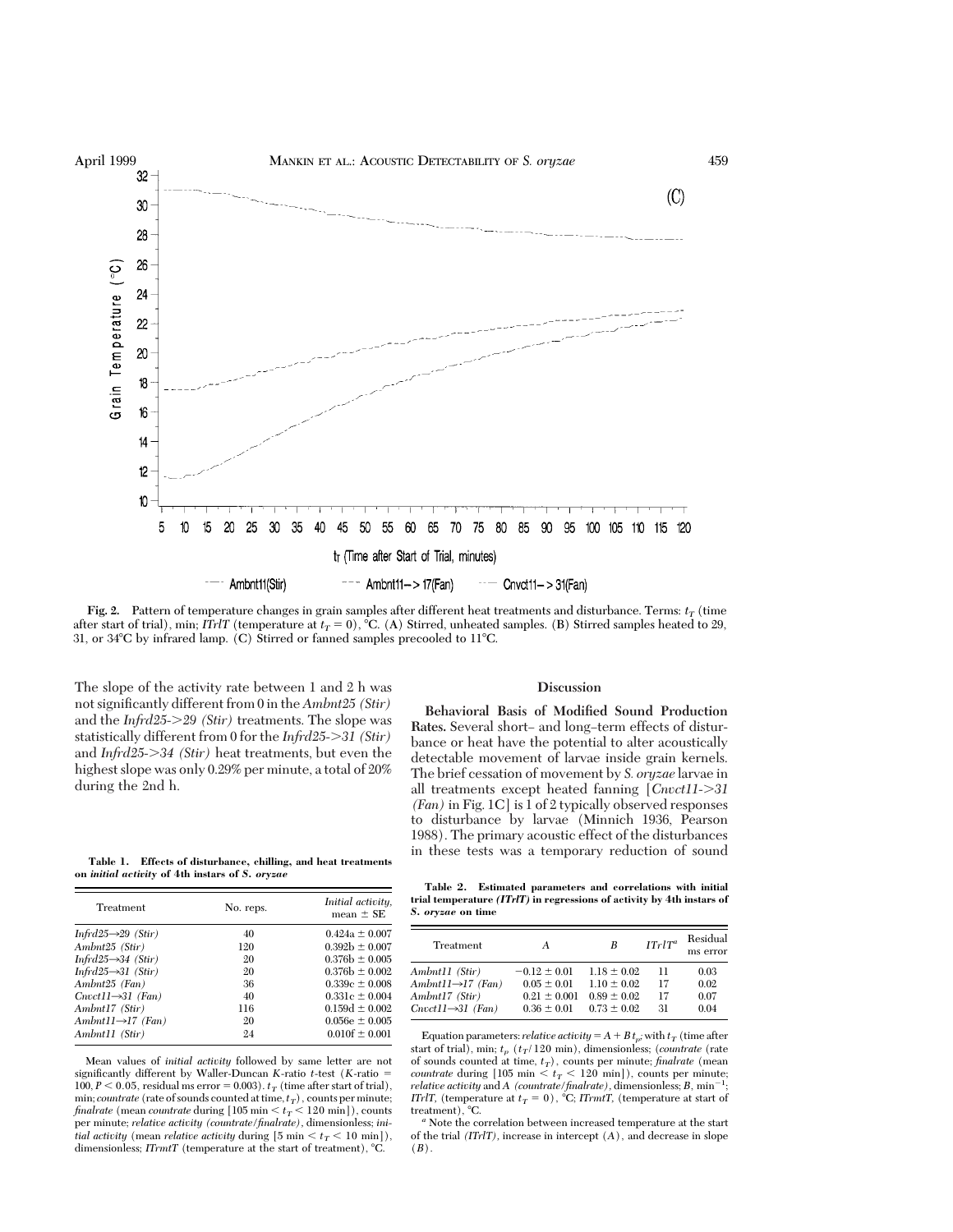

**Fig. 3.** Long-term (2-12 h) changes in activity levels of 4th-instar *S. oryzae*. Terms:  $t_T$  (time after start of trial), min; *countrate* (rate of sounds counted at time,  $t_T$ ), counts/min; *startrate* (mean *countrate* during [105 min  $\lt t_T \lt 120$  min]), counts per minute; *relative activity* (*countrate*/*startrate*), dimensionless; *ITrlT* (*temperature at*  $t_T = 0$ *)*,  $^{\circ}C$ .

rather than a behavior beneficial for acoustic detection. It remains to be determined whether larvae of other internally feeding stored–product insect pests respond to disturbance in the same way as *S. oryzae.*

The longer-term  $(2-12 h)$  effect of temperature on sound production by *S. oryzae* larvae (Table 3; Fig. 3) may be caused by the generally observed temperature dependence of larval growth rate and development rate (Cotton and Wilbur 1982, Honěk 1996). The feeding rate of *Nematus calais* Kirby larvae, for example, is  $\approx$ 6 times greater at 24 than at 6°C (Matsuki et al. 1994). Ryoo and Cho (1988) found that *S. oryzae* emerged in

**Table 3. Estimated parameters for test of hypothesis that specified treatments had no long-term effects on relative activity of 4th instars of** *S. oryzae*

| Treatment                      | А               | B                | No.<br>reps. | Residual<br>ms error |
|--------------------------------|-----------------|------------------|--------------|----------------------|
| Ambnt11 (Stir)                 | $1.14 \pm 0.02$ | $91.36 \pm 4.86$ | 6            | 0.007                |
| Ambnt11 $\rightarrow$ 17 (Fan) | $1.21 \pm 0.03$ | $15.85 \pm 4.50$ | 5            | 0.007                |
| $Cnvct11\rightarrow 31$ (Fan)  | $1.04 \pm 0.01$ | $71.73 \pm 2.57$ | 10           | 0.002                |
| Ambnt25 (Fan)                  | $0.99 \pm 0.01$ | $28.07 \pm 1.69$ | 9            | 0.001                |

Regression equation: *relative activity* =  $A + B t_T$ ; with  $t_T$  (time after start of trial), min; *countrate* (rate of sounds counted at time,  $t_T$ ), counts per minute;  $\emph{finalrate}$  (mean  $\emph{countrate}$  during  $[105 \min < t_T <$ 120 min]), counts per minute; *relative activity* and *A (countrate/*  $finalrate$ ), dimensionless;  $B$ ,  $10^{-5}$  min<sup>-1</sup>;  $ITrmtT$  (temperature at the start of treatment), °C. Note:  $A = 1$  and  $B = 0$  are expected for null hypothesis of no long-term effect.

 $55$  d at  $20^{\circ}$ C but in only  $28$  d at  $28^{\circ}$ C. An increased rate of feeding at temperatures optimal for development is probably the main cause of the higher rate of sound production at 5Ð10 h than at 1 h for samples that were precooled to 11 or  $17^{\circ}$ C.

**Effects of Heat and Disturbance on Acoustic Detectability of Larvae.** Disturbance caused a greater decrease in *S. oryzae* larval activity for longer than the period of 1-3 min estimated from preliminary experiments (Shuman et al. 1993). Although the effect of disturbance is likely to be reduced by habituation, there may be some potential for the use of tumbling or other mechanical disturbances to reduce or eliminate feeding or oviposition activity, particularly in small–scale applications (Quentin et al. 1991).

Exposure to heat increased activity levels of larvae in precooled samples by a factor of  $2-5$  for short periods after treatment [*Ambnt11 (Stir)* compared with *Cnvct11-*.*31 (Fan)* at 20 min in Fig. 1C], but it had no effect on larvae initially at optimal temperatures for development. The temperature in a grain bin is likely to be near optimal for insect development and sound production during summer  $(25-28^{\circ}C;$  Cotton and Wilbur 1982, Loschiavo 1985, Noyes et al. 1995), but too low in winter and early spring  $(<15^{\circ}C)$ , particularly after aeration. Under such conditions, larvae are more likely to be detected after waiting periods of 0.5–1.0 h or after exposure to heat.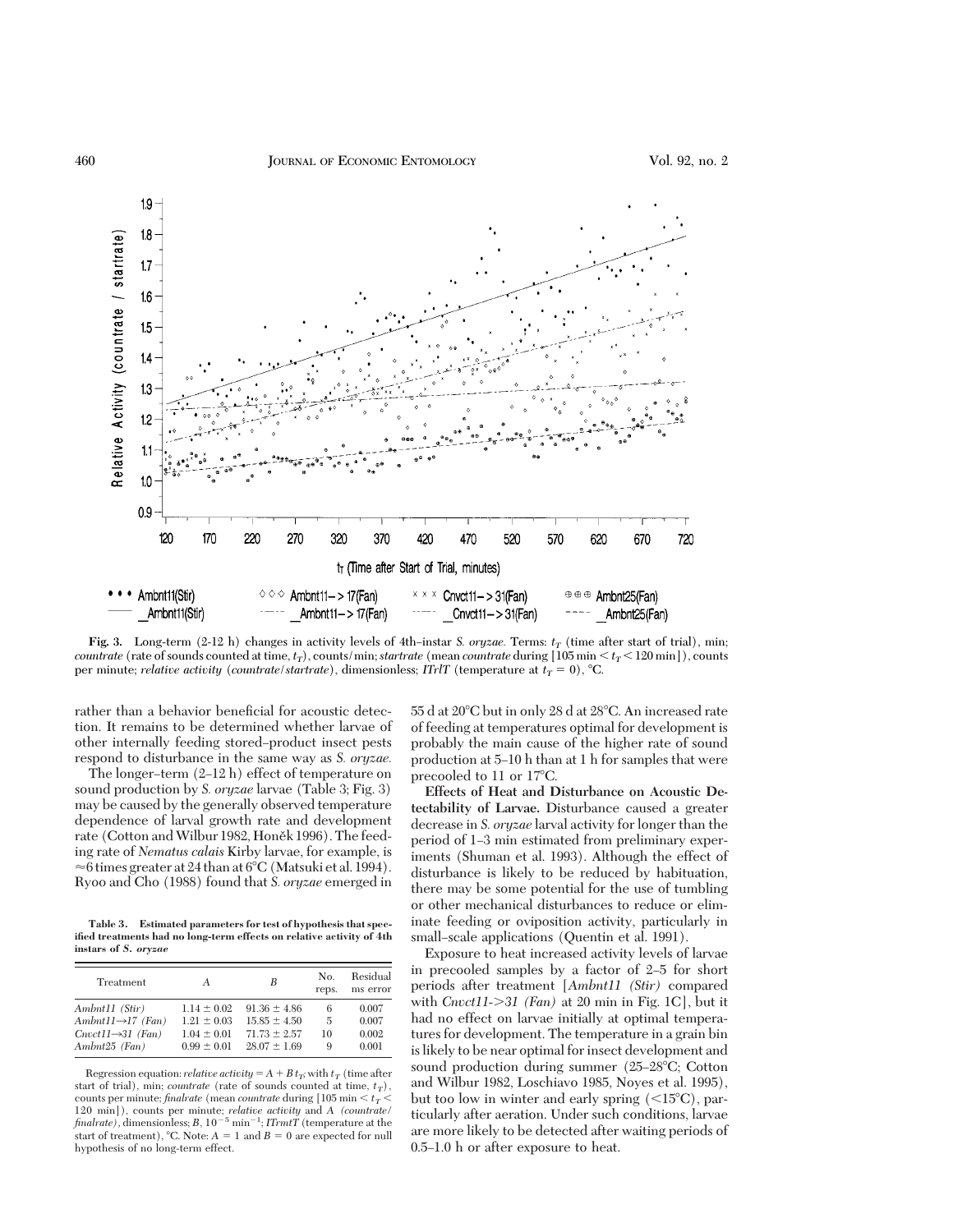| Treatment                       | $A_M$            | $1/t_B$         | Half-time<br>$(\tau_H)$ | No. reps.     | Residual ms error |
|---------------------------------|------------------|-----------------|-------------------------|---------------|-------------------|
| Ambnt25 (Stir)                  | $1.03 \pm 0.005$ | $8.80 \pm 0.24$ | 9.45                    | 30            | 0.06              |
| Infrd25 $\rightarrow$ 29 (Stir) | $0.98 \pm 0.01$  | $7.44 \pm 0.53$ | 11.12                   | 10            | 0.12              |
| Infrd25 $\rightarrow$ 31 (Stir) | $0.94 \pm 0.01$  | $5.59 \pm 0.30$ | 14.87                   | Ð             | 0.03              |
| Infrd25 $\rightarrow$ 34 (Stir) | $0.96 \pm 0.01$  | $4.96 \pm 0.24$ | 16.76                   | $\mathcal{D}$ | 0.03              |
| Ambnt25 (Fan)                   | $1.00 \pm 0.006$ | $6.02 \pm 0.17$ | 13.82                   |               | 0.02              |

**Table 4. Estimated parameters in equations describing effects of disturbance and heat treatments on relative activity of 4th instars** of *S. oryzae* initially at room temperature  $(ITrmtT = 25)$ 

Regression equation: *relative activity* =  $A_M$  (1 - exp (-t<sub>p</sub>/t<sub>R</sub>)); with  $t_T$  (time after start of trial), min; *countrate* (rate of sounds counted at time,  $t_T$ ), counts per minute; *finalrate* (mean *countrate* during [105 min  $\lt t_T \lt 120$  min]), counts per minute; *relative activity (countrate/finalrate)*, dimensionless;  $t_p = t_T/120$  min, dimensionless;  $A_M$  (maximum relative activity level), dimensionless;  $t_R$  (normalized recovery time), dimensionless;  $\tau_H$  (time for recovery to 50% of maximal relative activity), min.

The range of half-times in Table 4, and comparisons of the activity rate patterns in Fig. 1, suggest that acoustic monitoring is enhanced further by postponing inspection for 15–20 min after loading the sample into the acoustic test chamber. Monitoring can begin within 1 min after the grain is placed in the sample container (Shuman et al. 1993). However, the observed short-term reduction in larval activity after a disturbance may increase the probability that an *S. oryzae* or other internally feeding larva will not be detected initially.

If practical considerations permit, there are other reasons for extending the duration of acoustic sampling. Any mechanical or thermal disturbance of grain results in a period of settling during which the grain produces sounds that are difficult to distinguish from low–level insect sounds (Mankin et al. 1996; 1997a, b). Our preliminary tests suggest that such sounds decline to negligiblelevels within 20min after the disturbance.

The enhanced effects of warming samples and brießy delaying the start of a trial would be most significant when few larvae are present in the grain sample, because the probability that at least 1 larva is active increases as the number of larvae increases. However, a low larval density is typically the case in inspections at a commercial grain elevator where most samples are expected to be uninfested. Our results

**Table 5. Estimated parameters in test of hypothesis that radiant heat treatments had no long-term effect on** *relative activity* **of 4th instars of** *S. oryzae*

| Treatment         | A                                        | B                                                            | P(T>t<br>for<br>$H_0$ : $B = 0$ ) <sup>a</sup> | Residual<br>ms error |
|-------------------|------------------------------------------|--------------------------------------------------------------|------------------------------------------------|----------------------|
| Ambnt25<br>(Stir) |                                          | $1.05 \pm 0.03$ -0.000 $\pm$ 0.0003                          | 0.4870                                         | 0.05                 |
| (Stir)            | Infrd25 $\rightarrow$ 29 0.95 $\pm$ 0.09 | $0.0004 \pm 0.0009$                                          | 0.6595                                         | 0.16                 |
| (Stir)            | Infrd25 $\rightarrow$ 31 0.70 $\pm$ 0.06 | $0.0026 \pm 0.0007$                                          | 0.0001                                         | 0.04                 |
| (Stir)            |                                          | Infrd25 $\rightarrow$ 34 0.68 $\pm$ 0.05 0.0029 $\pm$ 0.0005 | 0.0001                                         | 0.03                 |

Regression equation: *relative activity* =  $A + B t_T$ ; with  $t_T$  (time after start of trial), min; *countrate* (rate of sounds counted at time,  $t_T$ ), counts per minute; *finalrate* (mean *countrate* during [105 min  $\le t_T$   $\le$ 120 min]), counts per minute; *relative activity* and *A (countrate/*  $finalrate$ , dimensionless;  $B$ , min<sup>-1</sup>.

suggest that enhancement of acoustic detectability could be provided in a grain elevator inspection office by use of infrared lamps or heat fans.

#### **Acknowledgments**

We thank Everett Foreman (Center for Medical, Agricultural and Veterinary Entomology, Gainesville, FL) for developing the computer programs and providing technical assistance. Betty Weaver (Center for Medical, Agricultural, and Veterinary Entomology, Gainesville, FL) provided insect rearing, data analysis, and graphics support. We also thank the Grain Inspection, Packers, and Stockyard Administration, Kansas City, MO, for financial support for part of this project.

#### **References Cited**

- **Au, W. W. 1997.** Some hot topics in animal bioacoustics. J. Acoust. Soc. Am. 101: 2433-2441.
- **Birch, L. C. 1945.** The inßuence of temperature on the development of the different stages of *Calandra oryzae* L. and *Rhizopertha dominica* Fab. (Coleoptera). Aust. J. Exp. Biol. Med. Sci. 23: 29-35.
- **Burges, H. D., and N. J. Burrel. 1964.** Cooling bulk grain in the British climate to control storage insects and to improve keeping quality. J. Sci. Food Agric. 15: 32–50.
- **Cotton, R. T., and D. A. Wilbur. 1982.** Insects, pp. 281–318. In C. M. Christensen [ed.], Storage of cereal grains and their products, 3rd ed. American Association of Cereal Chemists, St. Paul, MN.
- **Edwards, C. A. 1991.** The assessment of populations of soilinhabiting invertebrates. Agric. Ecosyst. Environ. 34: 145-176.
- **Fleurat-Lessard, F., A.-J. Andrieu, and D. R. Wilkin. 1994.** New trends in stored-grain infestation detection inside storage bins for permanent infestation risk monitoring, pp. 397-402. *In* E. Highley, E. J. Wright, H. J. Banks, and B. R. Champ [eds.], Stored-product protection: Proceedings of the 6th International Working Conference on Stored-Product Protection, vol 1. CAB, Oxon, UK.
- **Flinn, P.W., D.W. Hagstrum, andW. E.Muir. 1997.** Effects of time of aeration, bin size, and latitude on insect populations in stored wheat: a simulation study. J. Econ. Entomol. 90: 646-651.
- **Hagstrum, D. W., and P. W. Flinn. 1993.** Comparison of acoustical detection of several species of stored-grain beetles over a range of temperatures. J. Econ. Entomol. 86: 1271-1278.

<sup>.</sup> *<sup>a</sup>* Probability of a larger value of Student *<sup>t</sup>* in test of hypothesis that  $B = 0.$